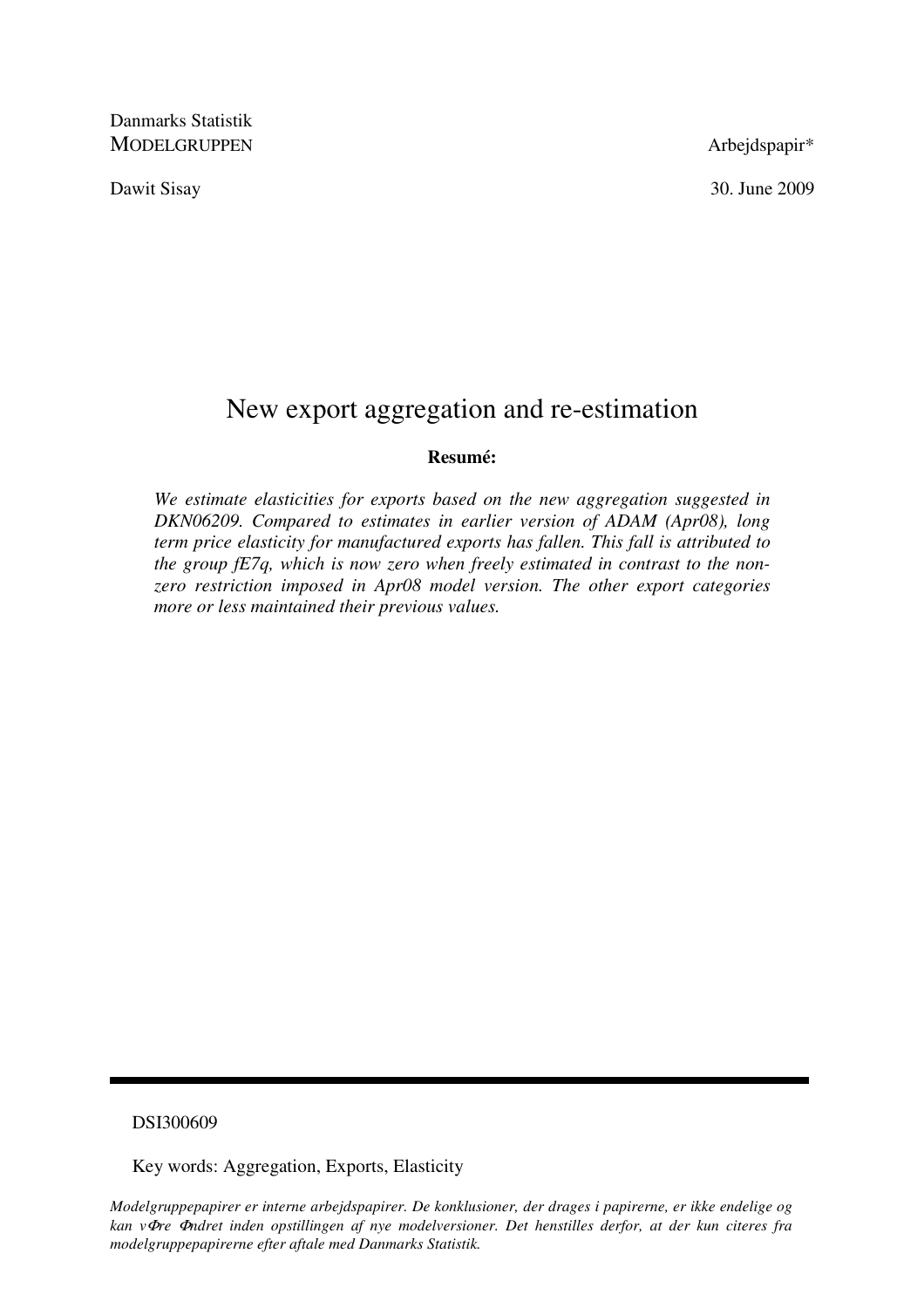### **1. New Export Grouping**

As part of the simplification process in ADAM, new aggregation for foreign trade has been suggested. Currently, there are 11 categories on the export side, 9 of which are goods and the rest 2 are services.<sup>1</sup> The division is still SITC. The 9 export categories are: food, 0, Tobacco, 1, miscellaneous unprocessed, 2+4, Energy, 3, chemicals, 5, manufactured goods, 6, machinery and transport equipment, 7, which is split into two (ships plus aircraft plus drilling rigs, and the rest of 7), and finally other finished goods, 8+9.

The new export aggregation consists of 5 groups (excluding services): SITC 0+1, 2+4, 3, 5+6+7q+8+9, and 7y. Group 5+6+7+8+9 corresponds to OECD's old definition of manufactures. Table 1 shows the old and new export grouping.

|                          |                |             |                | Per cent | Per cent |
|--------------------------|----------------|-------------|----------------|----------|----------|
|                          | Old            |             | <b>New</b>     | of total | of total |
|                          | <b>ADAM</b>    | <b>SITC</b> | <b>ADAM</b>    | exports, | exports, |
| <b>Exports</b>           | name           | equivalent  | name           | 1990*    | 2007*    |
| Food Products, etc       | E <sub>0</sub> |             |                |          |          |
| Beverages and tobacco    | E1             |             | E01            | 0.169    | 0.106    |
| Miscellaneous            |                |             |                | 0.042    |          |
| unprocessed              | E2             | $2 + 4$     | E2             |          | 0.021    |
|                          |                |             |                |          |          |
| Fuels, lubricating oils, |                |             |                |          |          |
| etc.                     | E <sub>3</sub> | 3           | E <sub>3</sub> | 0.035    | 0.045    |
| Chemicals                | E <sub>5</sub> | 5           |                |          |          |
| Manufactured goods       | Е6             | h           |                |          |          |
| Machinery and other      |                |             |                |          |          |
| transport equipment      | E7q            | rest of 7   |                |          |          |
| Other finished goods     | E8             | $8+9$       | E59            | 0.433    | 0.444    |
| Ships, aircraft and      |                |             |                |          |          |
| drilling rigs            | E7y            | part of 79  | E7y            | 0.026    | 0.005    |
| Services excluding       |                |             |                |          |          |
| tourism                  | Es             |             |                | 0.221    | 0.336    |
| Tourism                  | Et             |             |                | 0.072    | 0.042    |
| Total Bill. DKK.         | E              |             |                | 365      | 812      |

#### **Table 1. ADAM export grouping**

\*In 2000 constant prices.

Over the period 1990 to 2007, besides the overall growth in exports, no major changes have been observed in the composition of exports except for the unprecedented growth in service exports excluding tourism. The growth of export volume plays a big role for the overall development of the economy, especially for small open economies like Denmark. Exports play a central role in the business cycle and help to pull the economy out of recession (Nielsen, 1999).<sup>2</sup>

<sup>&</sup>lt;sup>1</sup> see DKN06209 and JNR06209 for new aggregation of imports.

<sup>&</sup>lt;sup>2</sup> Nielsen (1999). Market Shares of Manufactured Exports and Competitiveness. Monetary review 2<sup>nd</sup> quarter, Danmarks nationalbank.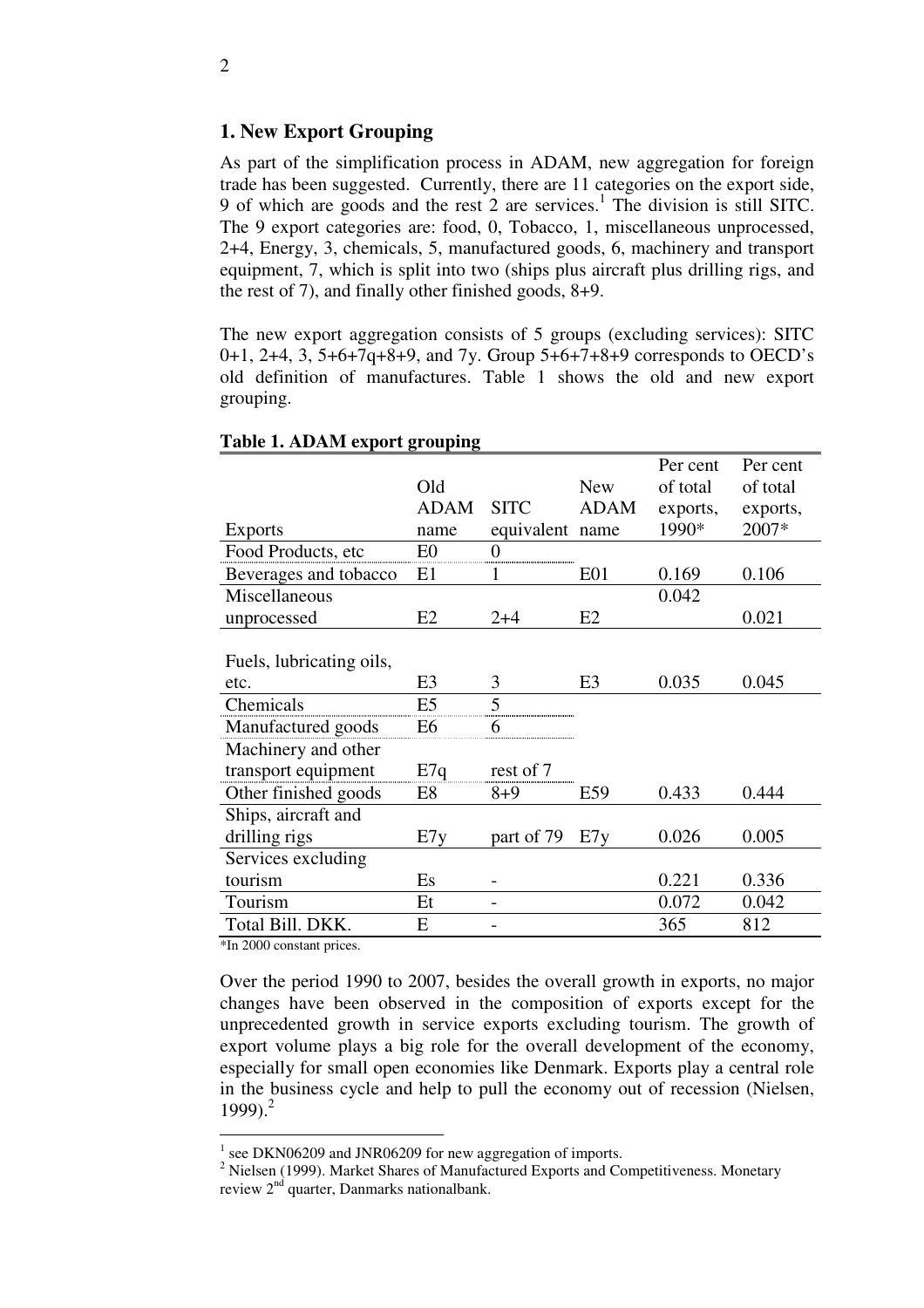The aggregation is made using chain index formula. Here we show how it is made for group 'E59', and the aggregation for E01 is made in the same manner.

$$
fe59 = \frac{fe5 \cdot 1 + fe6 \cdot 1 + fe7q \cdot 1 + fe7q \cdot 1 + fe8 \cdot 1 + fe8 \cdot 1}{pe59_{-1}} \tag{1}
$$

$$
pe59 = \frac{fe5 \cdot pe5 + fe6 \cdot pe6 + fe7q \cdot pe7q + fe8 \cdot pe8}{fe59}
$$
 (2)

Where,  $fe \le i$  and  $pe \le i$  are the volume and price of exports for the export group *i=5,6,7q,8,59*. The price *pe59* is denominated one in 2000, then equation (1) and (2) are executed iteratively by going forward and backward in time from  $2000$ .<sup>3</sup>

#### **2. Manufactured Exports**

-

Industrial exports comprise approximately half of the total exports. Figure 1 shows relative price and market share for manufactured exports. Market share is defined as the ratio between Danish export volume (fe59) and export market volume (fee59), the latter is calculated as a weighted sum of imports in 21 OCED countries. A comparison of market share and relative price shows that market shares are high when relative prices are low and vice versa. This picture is clear before 1990. During the early 1990's Danish manufacturers have gained considerable market share despite the deterioration in competitiveness. Nielsen<sup>4</sup> (2002) has showed that the gain in export share can be attributed mainly to the German market. The Danish market share grew by about 40% following the German reunification. This, in part, explains why there are no clear indications for market share growth after 1990 despite increase in the relative price.

Trade with the now emerging Eastern Europe has become important in recent years. It was also in these periods the single market in Europe became a practical reality. And the rise of China and other Asian countries for which price alone is not a determinant for trade is also worth mentioning. In part, this also explains the lack of clear correlations between market share and competitiveness.

<sup>3</sup> For details on chain index see Knudsen D. and Sethi F. (2004) *Chain indexing in a macro model – Aggregation and irreversibility.* Danmarks Nationalbanken, Working Paper.

<sup>&</sup>lt;sup>4</sup> Nielsen, H. B. (2002). An I(2) cointegration analysis of price and quantity formation in Danish manufactured exports. *Oxford Bulletin of Economics and Statistics*, 64(5), 449-472.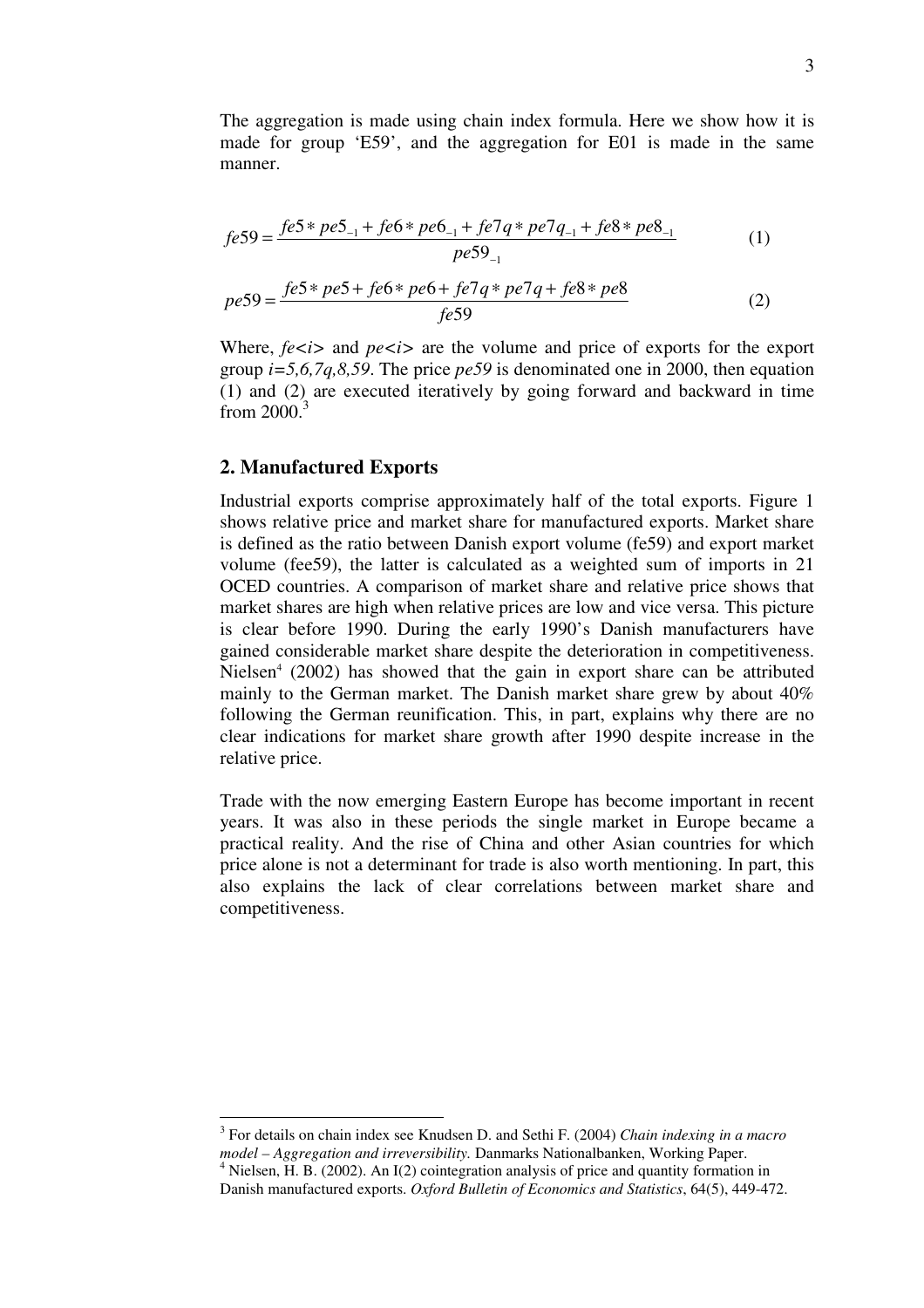



#### **3. Estimation**

 $\overline{a}$ 

The estimation framework is based on the work of Armington  $(1969)$ .<sup>5</sup> A long term relation between market share and relative price (excluding the constant term) can be given as

$$
\log( fE / fEe) = -\omega * \log(\text{pe}/\text{pe}e) + u_d \tag{3a}
$$

Where,  $\omega$  is export price elasticity,  $fE$  is volume of exports,  $fEe$  is export market index, *pe* is export price, *pee* is competitors price and  $U_d$  is error term. This long term relation is augmented with a shift dummy to capture the German reunification and a trend to capture structural aspects that might not be explained by the simple relation.

Estimation of an export equation is subject to endogeneity problem. For instance, export prices can increase due to an increase in foreign demand for Danish goods. In this case export price increase is not associated with a decrease in Danish exports. Measurement problems can also produce a biased estimate.

To reduce this problem an equation for price is estimated simultaneously with (3a). Export prices are determined on the basis of costs. A long term price relation (excluding the constant term) can be written as:

$$
log(pe) = log(pwew) + up
$$
 (4a)

<sup>5</sup> Armington, P. S. (1969). 'A Theory of Demand for Products Distinguished by Place of Production', *International Monetary Fund Staff Papers*, Vol. 16, pp. 159 – 178. See also JAO05995 and ADAM (1995) for a detailed discussion of the estimation method.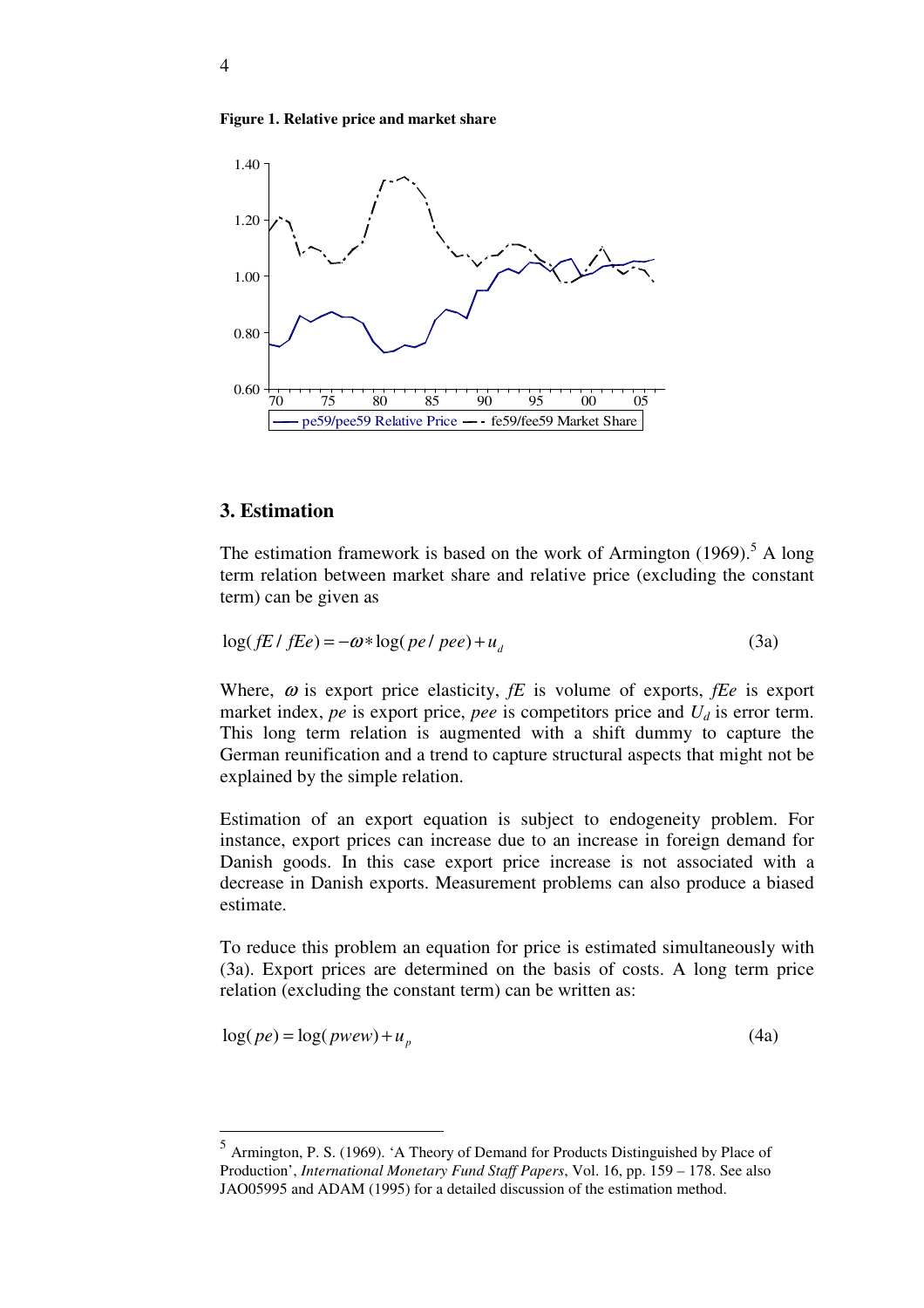Where, *pwew* is long-term marginal costs (= average cost),  $U_p$  is error term. Estimated export prices are not used in ADAM, they are only used for estimation purposes to reduce simultaneity problem in (3a).

Equation (3a) and (4a) hold in the long run. However, sluggish entry implies the changes in exports and prices in the short term will be less than the changes in the long run. Hence, the long term relations need to be reformulated in error correction form to be able to distinguish between long term and short term effects. For estimation the long term volume and price relations are reformulated in error correction form as follow:

$$
d \log(fE) = \alpha_{f1} d \log(fEe) - \alpha_{f2} d \log(\frac{pe}{pee}) - a_{fd} U_{d,-1}
$$
 (3b)

$$
d \log(pe) = \alpha_{p1} d \log(pwenv) - \alpha_{p2} d \log(pee) - a_{pp} U_{p,-1}
$$
 (4b)

Where, *pwenv* is short term marginal cost,  $\alpha_{fd}$  and  $\alpha_{pp}$  are error correction terms to the long run relations (3a) and (4a), respectively. Competitor price in (4b) is included to capture how exporters adjust prices to changes in competitors' price such as to maintain market share. Equations (3b) and (4b) are estimated simultaneously. The table below summarizes the estimation results.

| <b>Price Elasticity</b>      |          | Demand      |            |  |  |  |  |
|------------------------------|----------|-------------|------------|--|--|--|--|
|                              |          | Elasticity  | Error      |  |  |  |  |
| Exports Short term Long term |          | short term) | Correction |  |  |  |  |
|                              | - 647    |             | () 15      |  |  |  |  |
| -0.266                       | $-1.775$ | N 520       | .በ 15      |  |  |  |  |
| $-0.749$                     | 2 UUU    |             |            |  |  |  |  |
|                              | 262      |             |            |  |  |  |  |

#### **Table 2. Estimation results.**

Note: Estimation period is 1971-2005. Long term demand elasticity is restricted to 1 in all cases. To check the extent of the endogenity problem mentioned above, we have made a simple OLS estimation of fE59, and the long term price elasticity is -1.98. After all the simple OLS estimates are not different from the IV estimates reported in the table. No estimation is made for fEs, in the model the estimates for fE59 are used as a proxy for fEs.

Error correction is the rate at which the relationship approaches the long term equilibrium after a temporary imbalance, in our formulation, for instance, exports of goods adjust each period by 15% following shocks. The battery of misspecification tests (not reported for brevity) show the model has desirable properties. Figure 2 below shows the overall fit of the estimated relation for industrial exports. The model explains the variation in the data quite well. The model's failure to explain the variation in recent periods could be attributed to the now growing trade with emerging East Europe, the rise of China and other reasons mentioned above. At this level we could only hypothesize, one needs to scrutinize the data before such conclusions are drawn, and if this is the case we need to come up with a better way of modelling this new trade.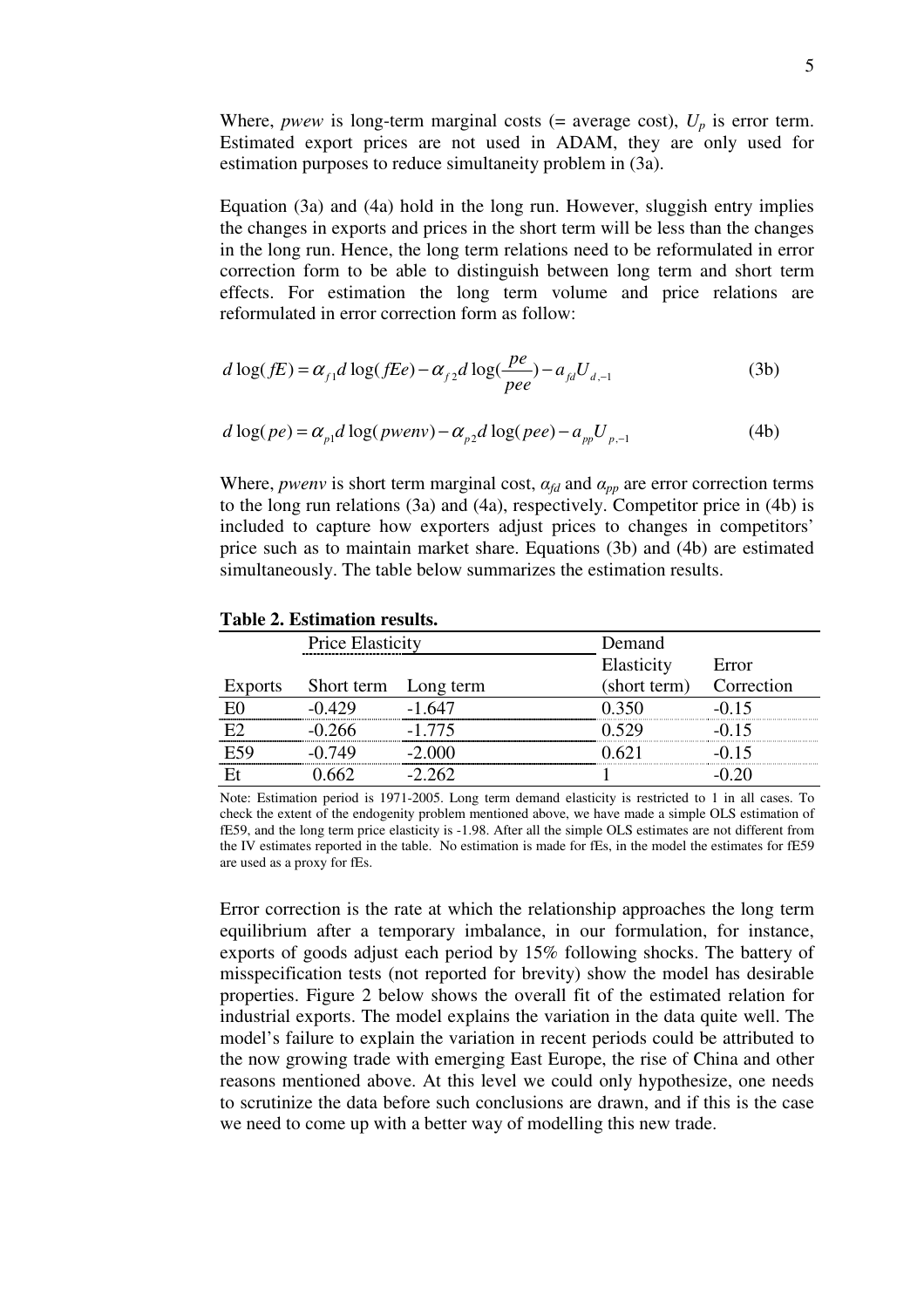The long run price elasticity of manufactured exports is estimated at 2.00 which is lower than previous estimates in ADAM. In previous version of ADAM the long run price elasticity for the group E7q is restricted to be 1, when freely estimated the coefficient is zero, this in part explains the decline in industrial export price elasticity, see appendix for comparison of current estimates with previous model version (Apr08). The group E7q constitutes the largest category of manufactured exports; its price elasticity will reduce the industrial average if not restricted, but restricting it to 1 when it is in fact zero will give misleading figures. The short term elasticity for E59 is -0.75. A value of 2.00 is lower than the historical estimates of 3.8 in Jensen and Knudsen  $(1992)^{6}$  and 3.14 in Nielsen (2002), but it is close to the most recent estimate of 1.9 in Andersen (2009) that applies a multivariate VAR model.<sup>7</sup> One can see the estimates for E0, E2 and Et from the table above.



**Figure 2. Overall fit of the estimated fE59 relation.** 

#### **4. Multiplier Analysis**

-

We compare the old and new export relations with the help of a multiplier analysis. That is to compare Apr08 model with a similar model that only differs in terms of the export relation for industrial exports.<sup>8</sup> Figure 3 shows a multiplier experiment of public purchase of goods and services. In the short run, an increase in public expenditure boosts aggregate demand there by output and employment. In the medium to long term, overheating and pressure in the

<sup>&</sup>lt;sup>6</sup> Jensen, L. S., and Knudsen, D. (1992). 'Multivariat Analyse af Udenrigshandelens Priselasticiteter' in Symposium i Anvendt Statistik, Aarhus, Danmark: UNI-C, pp. 413-428.

<sup>7</sup> Andersen, N. M. (2009). *Dansk Industrieksport, en Kointegrationsanalyse,* ø*konomisk Institut,* Københavns Universitet.

<sup>&</sup>lt;sup>8</sup> We only consider the change in industrial exports since this export group determine most of the dynamics in the foreign trade section of the model.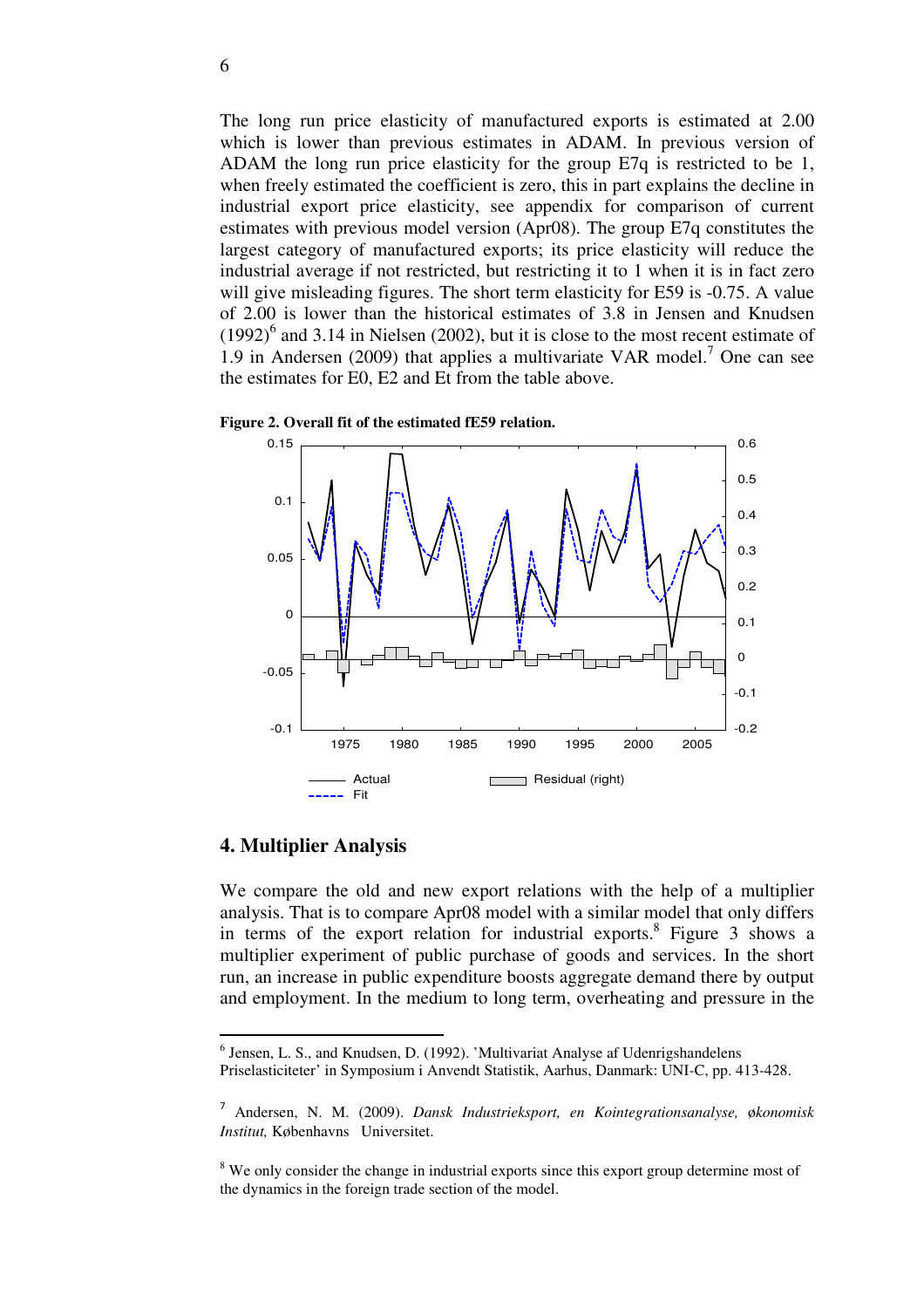labour market entails higher wage increase in the domestic market than abroad which leads to a loss in our competitiveness and exports decline so that the pressure from aggregate demand subsides.

There is no significant difference between the old and new export relations. The main difference is that the positive effect on domestic price and output is higher with the new export relation. This is because export elasticities are lower in the new relation, there is a room for a large price increase before reduction in total export is equivalent to the long term equilibrium.





Figure 4 shows the effect of an increase in the market for Danish exports. The immediate effect of an increase in foreign demand is an increase in exports. This gives rise to expansionary effect on employment and output. This will lead to a rise in prices and wages which will consequently dampen the positive effect on exports.

Again there is no significant difference between the alternative export equations. A lower export price elasticity in the new relation means there is a room for larger price/wage increase before the reduction in total exports is equivalent to the long term equilibrium.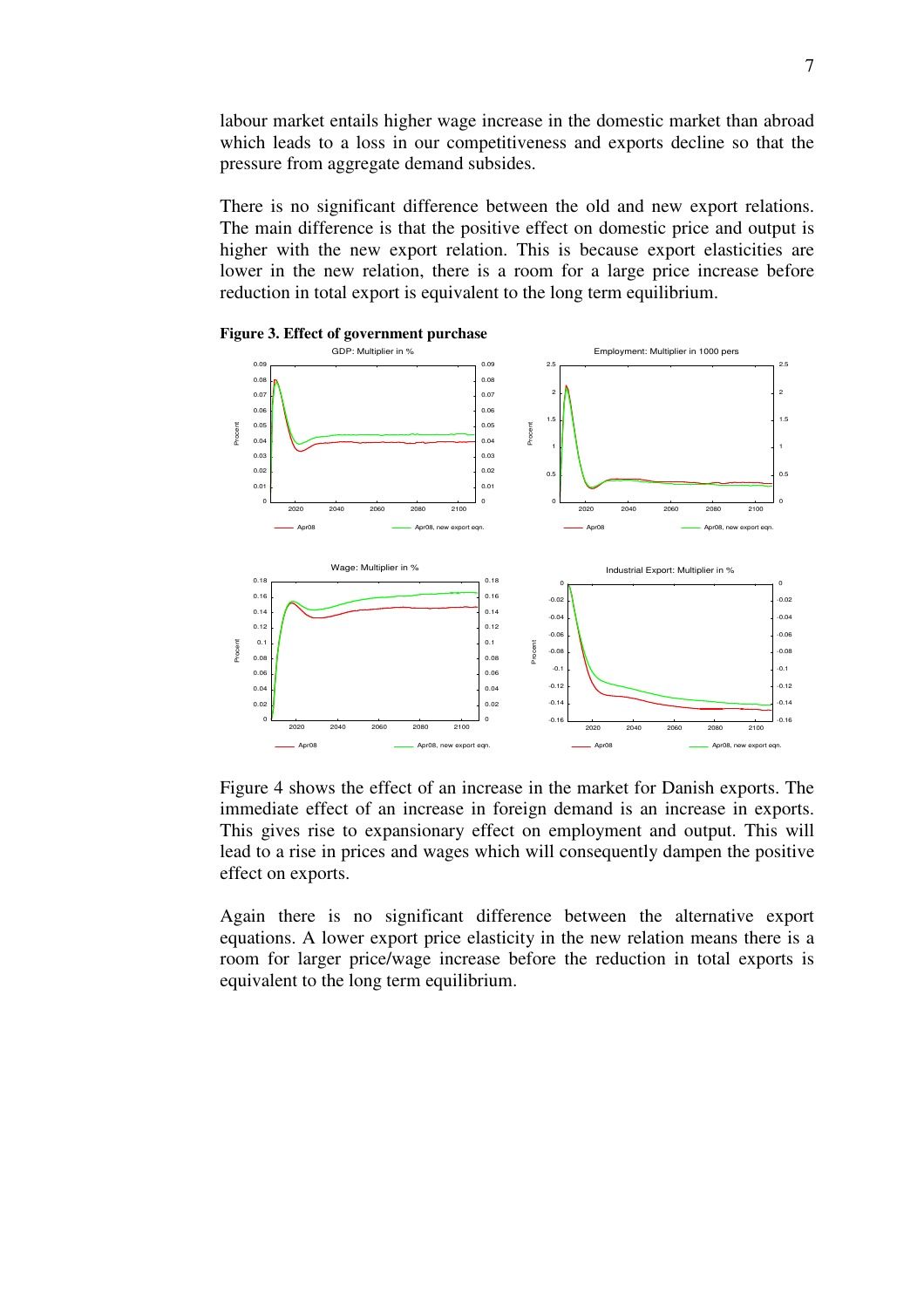

**Figure 4. Effect of an increase in market for Danish exports** 

#### **5. Conclusion**

The purpose of this paper was to estimate elasticities for Danish exports based on a new aggregation. The overall results are not significantly different from estimates in *Apr08* model version. In general, the positive relationship between competitiveness and market share cannot be maintained after 1990. This is attributed to the German reunification, the growing trade with East Europe, the rising trade with China and other Asian countries and the Single market proposition. While the German reunification is captured with a shift dummy, an attempt was not made for the others. The long term price elasticity for industrial exports is estimated at 2.00 for the period 1970 to 2005.